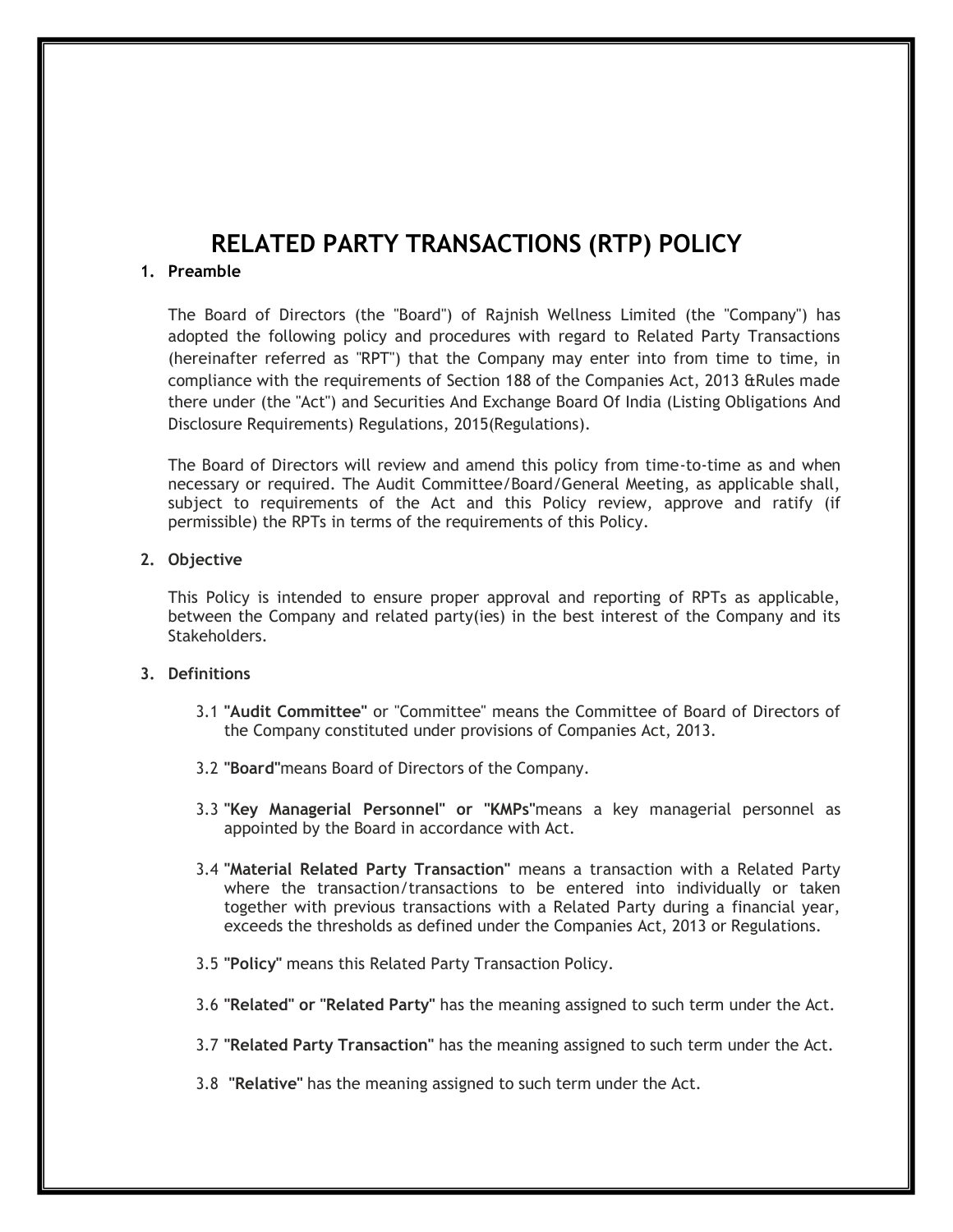Capitalised term used in this Policy but not defined shall have meaning assigned to such term in the Act and the Regulations(as applicable).

This Policy shall deem to have become effective from September 28, 2017.

### **4. Policy**

Except as otherwise provided in this Policy, all Related Party Transactions shall be reported to & placed forapproval of Managing Director & CFO and prior approval of Audit Committee is required in accordance with thisPolicy.

### **4.1 Identification of Material Related Party Transactions**

- a. The Company shall at all times maintain a database of Company's Related Parties containing the names of individuals and Companies in accordance with this Policy, along with their personal/company details including any revisions therein.
- b. The Related Party List shall be updated whenever necessary and shall be reviewed quarterly.
- c. The Company Secretary shall collate the information, coordinate and send the Related Party List to the concerned employees viz. Managing Director, Chief Executive Office, Whole Time, Chief Financial Officer, Functional Heads, Branch Heads, the Finance & Accounts Department and who he/she believes might be in the position to know the possible conduct of RPTs.
- d. The concerned employees shall submit to the Company Secretary the details of proposed transaction with details/draft contract/ draft agreement or other supporting documents justifying that the transactions are on arms' length basis in an ordinary course of business at prevailing market rate.
- e. Based on this note, Company Secretary shall appropriately take up for necessary prior approvals from the Audit Committee at its next meeting and convey back the decision to the originator.
- f. Each Director/Key Managerial Personnel shall be responsible for providing written notice to the Company Secretary of any potential RPT involving him or her or his or her Relatives, including any additional information about the transaction that the Company Secretary may reasonably request. The Company Secretary shall, in consultation with othermembers of senior management and with the Audit Committee, as appropriate,determine whether the transaction does, in fact, constitute a RPT requiring compliancewith this Policy.
- g. Where any director/ Key Managerial Personnel, who is not so concerned or interested at the time of entering into such contract or arrangement, he or she shall, if he becomes concerned or interested after the contract or arrangement is entered into, disclose his concern or interest forthwith when he or she becomes concerned or interested at the first meeting of Board held after he or she becomes concerned or interested.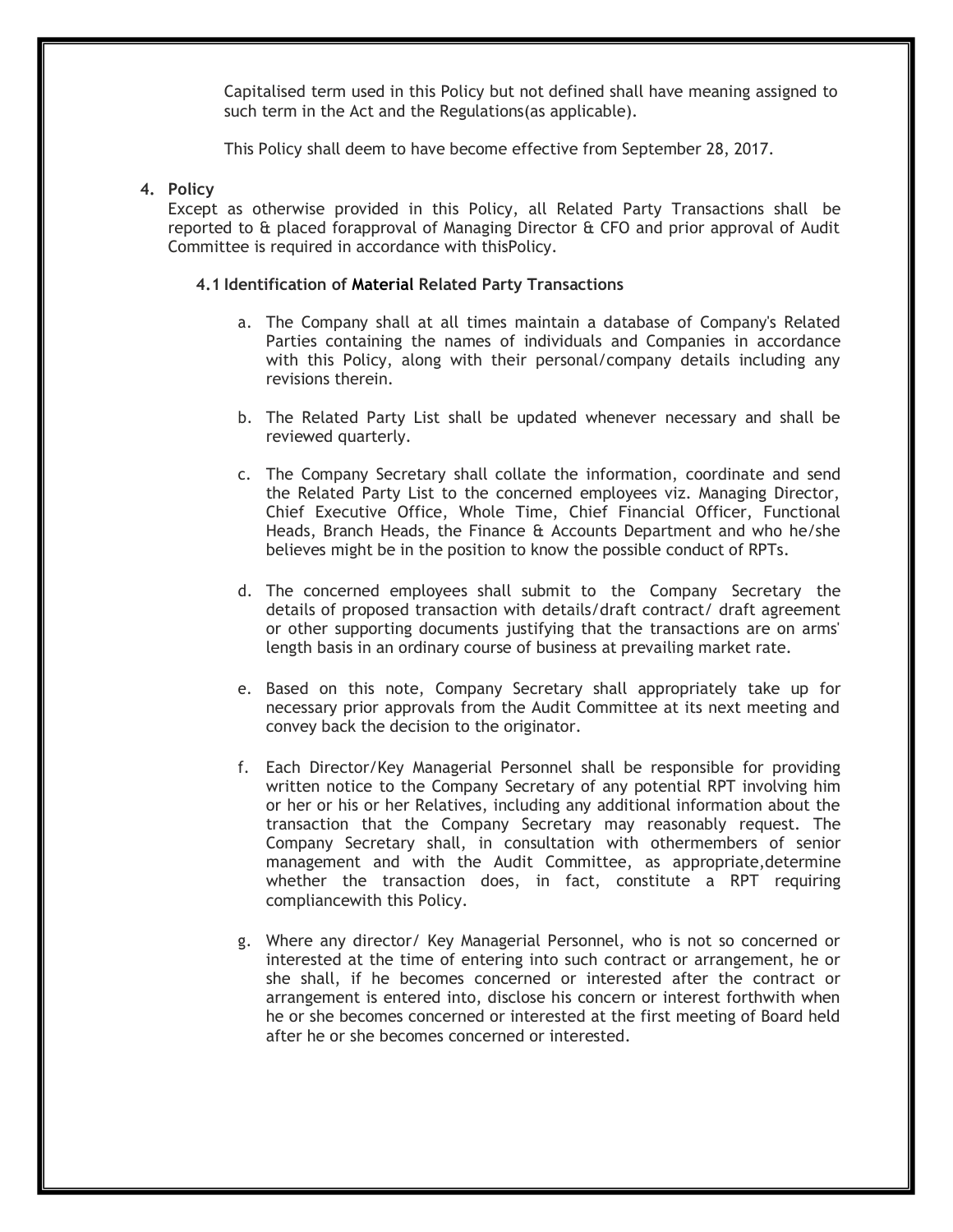- h. A contract or arrangement entered into by the Company without disclosure or with participation by a Director/ Key Managerial Personnel who is concerned or interested in any way, directly or indirectly, in the contract or arrangement, shall be voidable at the option of the Company.
- i. The Company strongly prefers to receive such notice of any potential RPT well in advance so that the Company Secretary has adequate time to obtain and review information about the proposed transaction and other matter incidental thereto and to refer it to the appropriate approval authority. Ratification of RTP after its commencement or even its completion may be appropriate in some circumstances.

## **4.2 Related Party Transactions that shall not require Approval**

Following transactions shall not require separate approval under this policy:

- Any transaction pertaining to appointment and remuneration of Directors and KMPs that has already been approved by the Nomination and Remuneration Committee of the Company or the Board;
- Transactions that have been approved by the Board under the specific provisions of the Companies Act, e.g. inter-corporate deposits, borrowings, investments with or in wholly owned subsidiaries or other Related Parties;
- Payment of Dividend;
- Transactions involving corporate restructuring, such as buy-back of shares, capital reduction, merger, demerger, hive-off, approved by the Board and carried out in accordance with the specific provisions of the Companies Act, 2013 or the Equity Listing Agreement;

## **Material Related Party Transaction**

- All Material Related Party Transactions shall be placed for prior approval of shareholders through Special Resolution. However, the Material Related Party Transactions entered between SEIL and its wholly owned subsidiaries, if any, shall not require prior approval of shareholders.
- A transaction with a Related Party shall be considered Material if the transaction / transactions to be entered into individually or taken together with previous transactions during a financial year exceed ten percent of the annual consolidated turnover of the Company as per the last audited financial statements of the Company.

## **Omnibus approval**

**Unless otherwise stated in this policy, all Related Party Transactions require prior approval of the Audit Committee of the Company.**

**The Audit Committee, at its meeting, shall grant omnibus approval to Related Party Transactions that are:**

- **a.** repetitive in nature; and/or
- **b.** entered in the ordinary course of business and are at Arm's Length. The expression Arm's Length has the meaning ascribed to it under Section 188 of the Companies Act, 2013.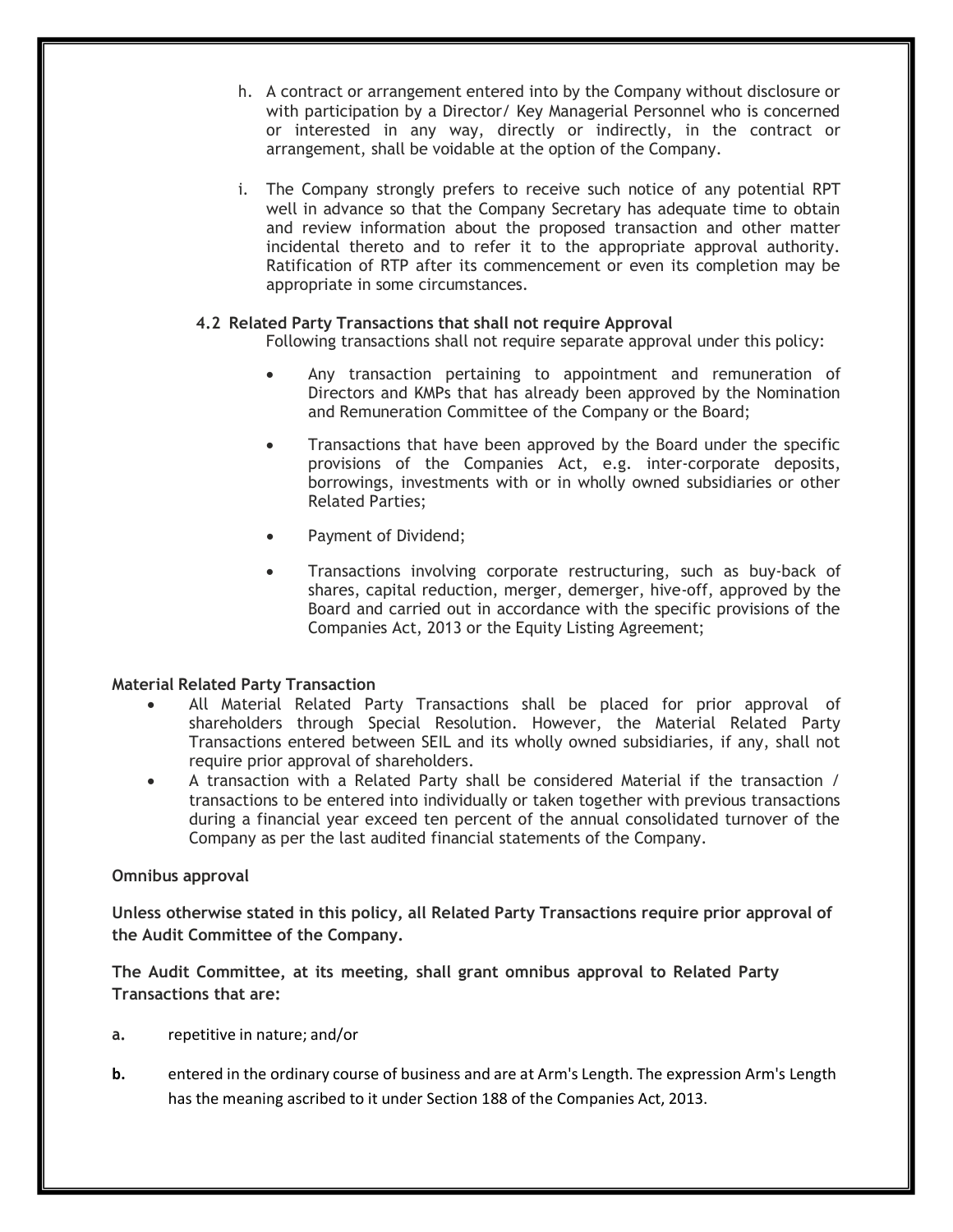The Audit Committee shall periodically change the criteria for granting the omnibus approval in line with the policy on RPTs of the company and such approval shall be applicable in respect of transactions which are repetitive in nature.

The Audit Committee shall satisfy itself the need for such omnibus approval and that such approval is in the interest of the company;

Such omnibus approval shall specify the following:

i. the name(s) of the related party

ii. nature of transaction,

iii. period of transaction,

iv. maximum amount of transaction that can be entered into,

v. the indicative base price / current contracted price and the formula for variation in the price if any and;

vi. such other conditions as the Audit Committee may deem fit;

Provided that where the need for RPT cannot be foreseen and aforesaid details are not available, Audit Committee may grant omnibus approval for such transactions subject to their value not exceeding Rs.1 crore per transaction.

Audit Committee shall review, atleast on a quarterly basis, the details of RPTs entered into by the company pursuant to each of the omnibus approval given.

Such omnibus approvals shall be valid for a period not exceeding one year and shall require fresh approvals after the expiry of one year.

## **4.3 Standards for Review**

A RPT reviewed under this Policy will be considered approved or ratified if it is authorised by the Audit Committee or the Board or the shareholders in the General Meeting, as applicable, in accordance with the standards set-forth in this Policy after full disclosure of the Related Party's interests in the transaction. As appropriate for the circumstances, the Audit Committee or Board, as applicable, shall review and consider:

- the Related Party's interest in the RPT;
- the amount involved in the RPT;
- whether the RPT was undertaken in the ordinary course of business of the Company;
- whether the transaction with the Related Party is proposed to be, or was, entered on an arms' length basis;
- the purpose of and the potential benefits to the Company from the RPT;
- Whether there are any compelling business reasons for the Company to enter in to the RPT and the nature of alternative transaction, if any;
- Whether the RPT includes any potential reputational risk issues that may arise as a result of or in connection with the RPT.